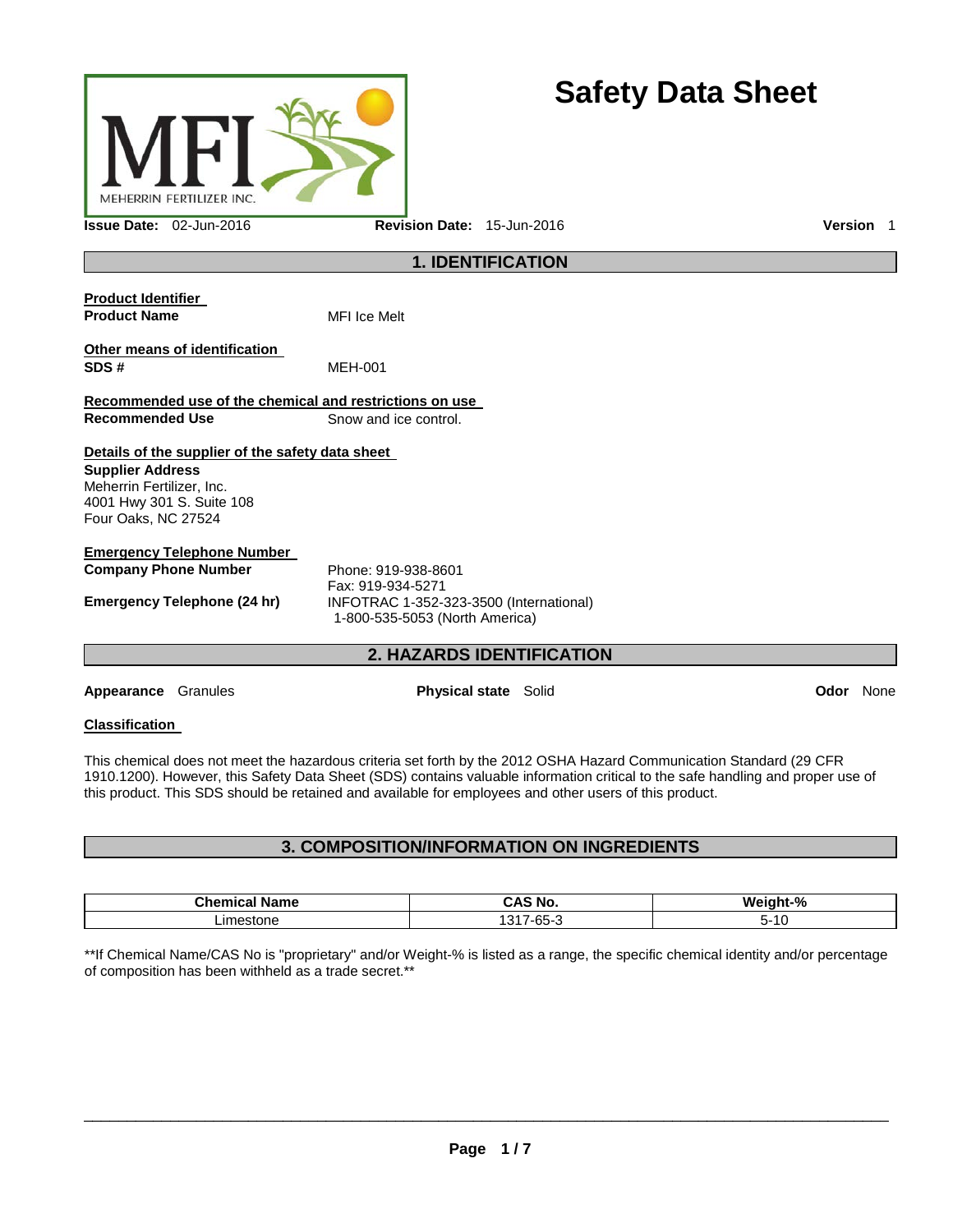### \_\_\_\_\_\_\_\_\_\_\_\_\_\_\_\_\_\_\_\_\_\_\_\_\_\_\_\_\_\_\_\_\_\_\_\_\_\_\_\_\_\_\_\_\_\_\_\_\_\_\_\_\_\_\_\_\_\_\_\_\_\_\_\_\_\_\_\_\_\_\_\_\_\_\_\_\_\_\_\_\_\_\_\_\_\_\_\_\_\_\_\_\_ **4. FIRST AID MEASURES**

### **First Aid Measures**

| <b>General Advice</b>               | Provide this SDS to medical personnel for treatment.                                                                    |
|-------------------------------------|-------------------------------------------------------------------------------------------------------------------------|
| <b>Eve Contact</b>                  | Rinse thoroughly with plenty of water for at least 15 minutes, lifting lower and upper eyelids.<br>Consult a physician. |
| <b>Skin Contact</b>                 | Wash off immediately with plenty of water for at least 15 minutes.                                                      |
| <b>Inhalation</b>                   | Remove to fresh air.                                                                                                    |
| Ingestion                           | Clean mouth with water and drink afterwards plenty of water.                                                            |
| Most important symptoms and effects |                                                                                                                         |

**Symptoms** May be harmful if swallowed.

#### **Indication of any immediate medical attention and special treatment needed**

**Notes to Physician**  Treat symptomatically.

### **5. FIRE-FIGHTING MEASURES**

#### **Suitable Extinguishing Media**

Use extinguishing measures that are appropriate to local circumstances and the surrounding environment.

**Unsuitable Extinguishing Media** Not determined.

### **Specific Hazards Arising from the Chemical**

Not determined.

#### **Protective equipment and precautions for firefighters**

As in any fire, wear self-contained breathing apparatus pressure-demand, MSHA/NIOSH (approved or equivalent) and full protective gear.

### **6. ACCIDENTAL RELEASE MEASURES**

#### **Personal precautions, protective equipment and emergency procedures**

**Personal Precautions Use personal protective equipment as required.** 

### **Environmental precautions**

#### **Environmental precautions** See Section 12 for additional Ecological Information.

### **Methods and material for containment and cleaning up**

**Methods for Containment** Prevent further leakage or spillage if safe to do so.

**Methods for Clean-Up Keep in suitable, closed containers for disposal.**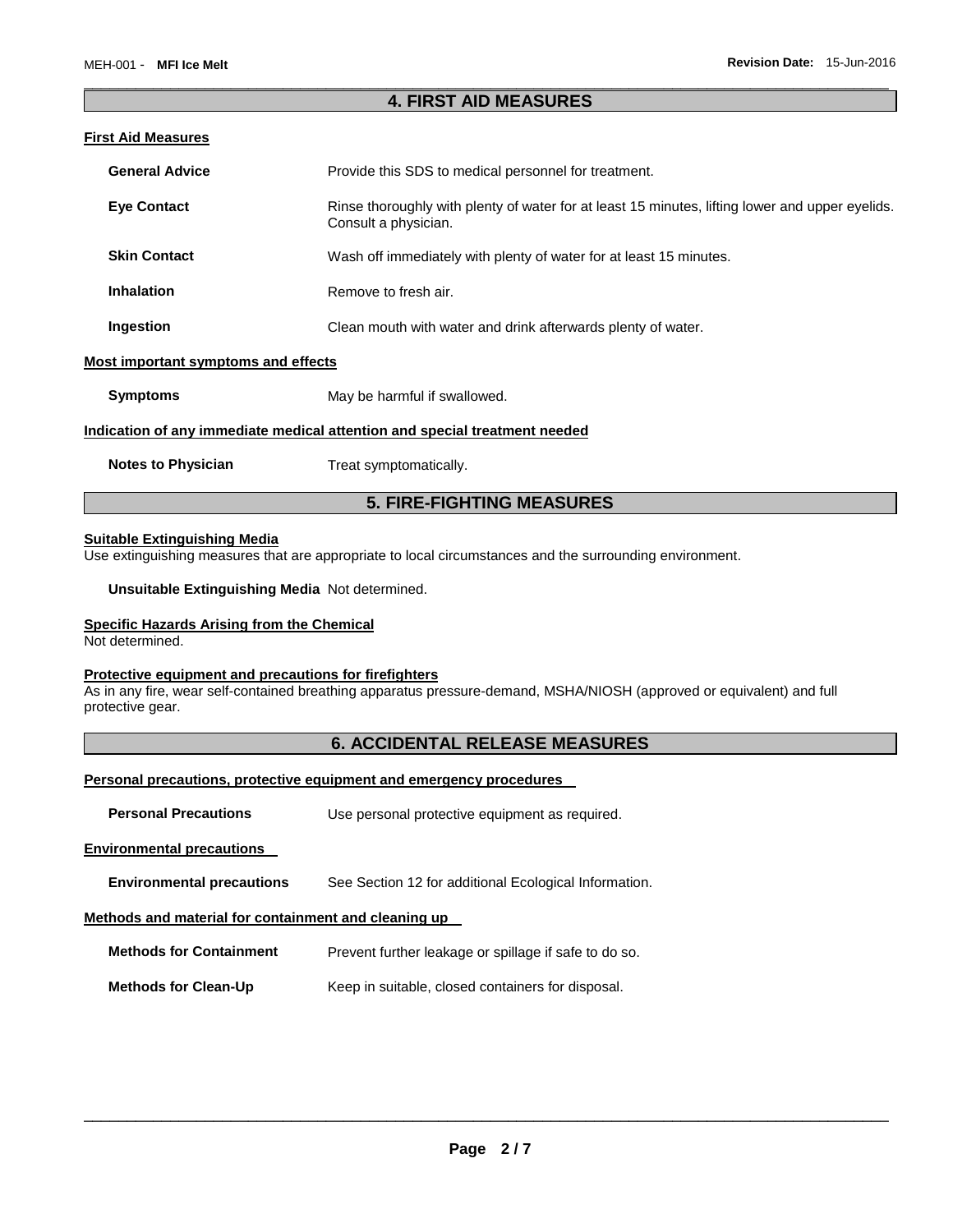### \_\_\_\_\_\_\_\_\_\_\_\_\_\_\_\_\_\_\_\_\_\_\_\_\_\_\_\_\_\_\_\_\_\_\_\_\_\_\_\_\_\_\_\_\_\_\_\_\_\_\_\_\_\_\_\_\_\_\_\_\_\_\_\_\_\_\_\_\_\_\_\_\_\_\_\_\_\_\_\_\_\_\_\_\_\_\_\_\_\_\_\_\_ **7. HANDLING AND STORAGE**

#### **Precautions for safe handling**

Advice on Safe Handling **Handle in accordance with good industrial hygiene and safety practice.** 

### **Conditions for safe storage, including any incompatibilities**

| <b>Storage Conditions</b> | Keep containers tightly closed in a dry, cool and well-ventilated place. |
|---------------------------|--------------------------------------------------------------------------|
| Incompatible Materials    | None known based on information supplied.                                |

### **8. EXPOSURE CONTROLS/PERSONAL PROTECTION**

### **Exposure Guidelines**

| <b>Chemical Name</b> | <b>ACGIH TLV</b>         | <b>OSHA PEL</b>                             | <b>NIOSH IDLH</b>                          |
|----------------------|--------------------------|---------------------------------------------|--------------------------------------------|
| Limestone            | $\overline{\phantom{0}}$ | TWA: 15 mg/m $3$ total dust                 | TWA: 10 mg/m $3$<br>total dust             |
| 1317-65-3            |                          | TWA: $5 \text{ mg/m}^3$ respirable          | TWA: $5 \text{ mg/m}^3$<br>respirable dust |
|                      |                          | fraction                                    |                                            |
|                      |                          | (vacated) TWA: $15 \,\mathrm{mq/m^3}$ total |                                            |
|                      |                          | dust                                        |                                            |
|                      |                          | (vacated) TWA: $5 \text{ mg/m}^3$           |                                            |
|                      |                          | respirable fraction                         |                                            |

#### **Appropriate engineering controls**

| <b>Engineering Controls</b> | Apply technical measures to comply with the occupational exposure limits. |
|-----------------------------|---------------------------------------------------------------------------|
|                             |                                                                           |

### **Individual protection measures, such as personal protective equipment**

| <b>Eye/Face Protection</b>      | Refer to 29 CFR 1910.133 for eye and face protection regulations.  |
|---------------------------------|--------------------------------------------------------------------|
| <b>Skin and Body Protection</b> | Refer to 29 CFR 1910.138 for appropriate skin and body protection. |
| <b>Respiratory Protection</b>   | Refer to 29 CFR 1910.134 for respiratory protection requirements.  |

**General Hygiene Considerations** Handle in accordance with good industrial hygiene and safety practice.

## **9. PHYSICAL AND CHEMICAL PROPERTIES**

### **Information on basic physical and chemical properties**

| <b>Physical state</b><br>Appearance<br>Color                                                                                                                                                                                                                                                                                                         | Solid<br>Granules<br>According to product specification                                                                                                                                 | Odor<br><b>Odor Threshold</b> | None<br>Not determined |
|------------------------------------------------------------------------------------------------------------------------------------------------------------------------------------------------------------------------------------------------------------------------------------------------------------------------------------------------------|-----------------------------------------------------------------------------------------------------------------------------------------------------------------------------------------|-------------------------------|------------------------|
| <b>Property</b><br>pH<br><b>Melting Point/Freezing Point</b><br><b>Boiling Point/Boiling Range</b><br><b>Flash Point</b><br><b>Evaporation Rate</b><br><b>Flammability (Solid, Gas)</b><br><b>Flammability Limits in Air</b><br><b>Upper Flammability Limits</b><br><b>Lower Flammability Limit</b><br><b>Vapor Pressure</b><br><b>Vapor Density</b> | <b>Values</b><br>Not determined<br>Not determined<br>Not determined<br>None<br>Not determined<br>Not determined<br>Not determined<br>Not determined<br>Not determined<br>Not determined | • Method<br><b>Remarks</b>    |                        |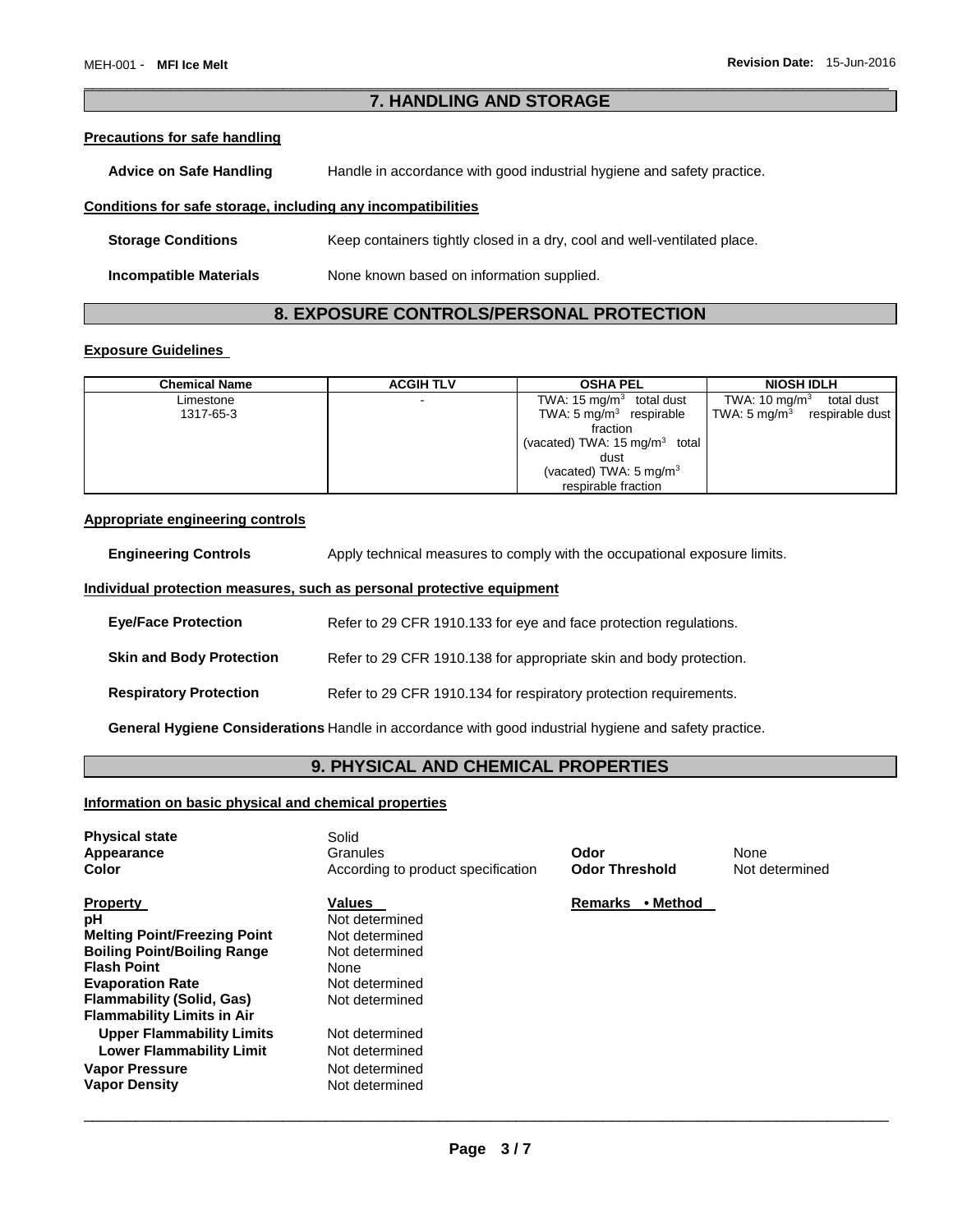| <b>Relative Density</b>          | Not determined |
|----------------------------------|----------------|
| <b>Water Solubility</b>          | Not determined |
| Solubility in other solvents     | Not determined |
| <b>Partition Coefficient</b>     | Not determined |
| <b>Auto-ignition Temperature</b> | Not determined |
| <b>Decomposition Temperature</b> | Not determined |
| <b>Kinematic Viscosity</b>       | Not determined |
| <b>Dynamic Viscosity</b>         | Not determined |
| <b>Explosive Properties</b>      | Not determined |
| <b>Oxidizing Properties</b>      | Not determined |

### **10. STABILITY AND REACTIVITY**

\_\_\_\_\_\_\_\_\_\_\_\_\_\_\_\_\_\_\_\_\_\_\_\_\_\_\_\_\_\_\_\_\_\_\_\_\_\_\_\_\_\_\_\_\_\_\_\_\_\_\_\_\_\_\_\_\_\_\_\_\_\_\_\_\_\_\_\_\_\_\_\_\_\_\_\_\_\_\_\_\_\_\_\_\_\_\_\_\_\_\_\_\_

#### **Reactivity**

Not reactive under normal conditions.

#### **Chemical Stability**

Stable under recommended storage conditions.

#### **Possibility of Hazardous Reactions**

None under normal processing.

#### **Conditions to Avoid**

Keep out of reach of children.

#### **Incompatible Materials**

None known based on information supplied.

#### **Hazardous Decomposition Products**

None known based on information supplied.

### **11. TOXICOLOGICAL INFORMATION**

#### **Information on likely routes of exposure**

| <b>Product Information</b> |                              |
|----------------------------|------------------------------|
| <b>Eve Contact</b>         | Avoid contact with eyes.     |
| <b>Skin Contact</b>        | Avoid contact with skin.     |
| <b>Inhalation</b>          | Do not inhale.               |
| <b>Ingestion</b>           | May be harmful if swallowed. |

### **Component Information**

| <b>Chemical Name</b> | <b>ATEmix (oral)</b> | <b>ATEmix (dermal)</b> | <b>Inhalation LC50</b>    |
|----------------------|----------------------|------------------------|---------------------------|
| Sodium Chloride      | Rat<br>$=$ 3 g/kg    | Rabbit<br>10 g/kg      | Rat ) 1 h<br>42<br>' a/m∘ |
| 7647-14-5            |                      |                        |                           |

### **Information on physical, chemical and toxicological effects**

**Symptoms** Please see section 4 of this SDS for symptoms.

#### **Delayed and immediate effects as well as chronic effects from short and long-term exposure**

**Carcinogenicity** Based on the information provided, this product does not contain any carcinogens or potential carcinogens as listed by OSHA, IARC or NTP.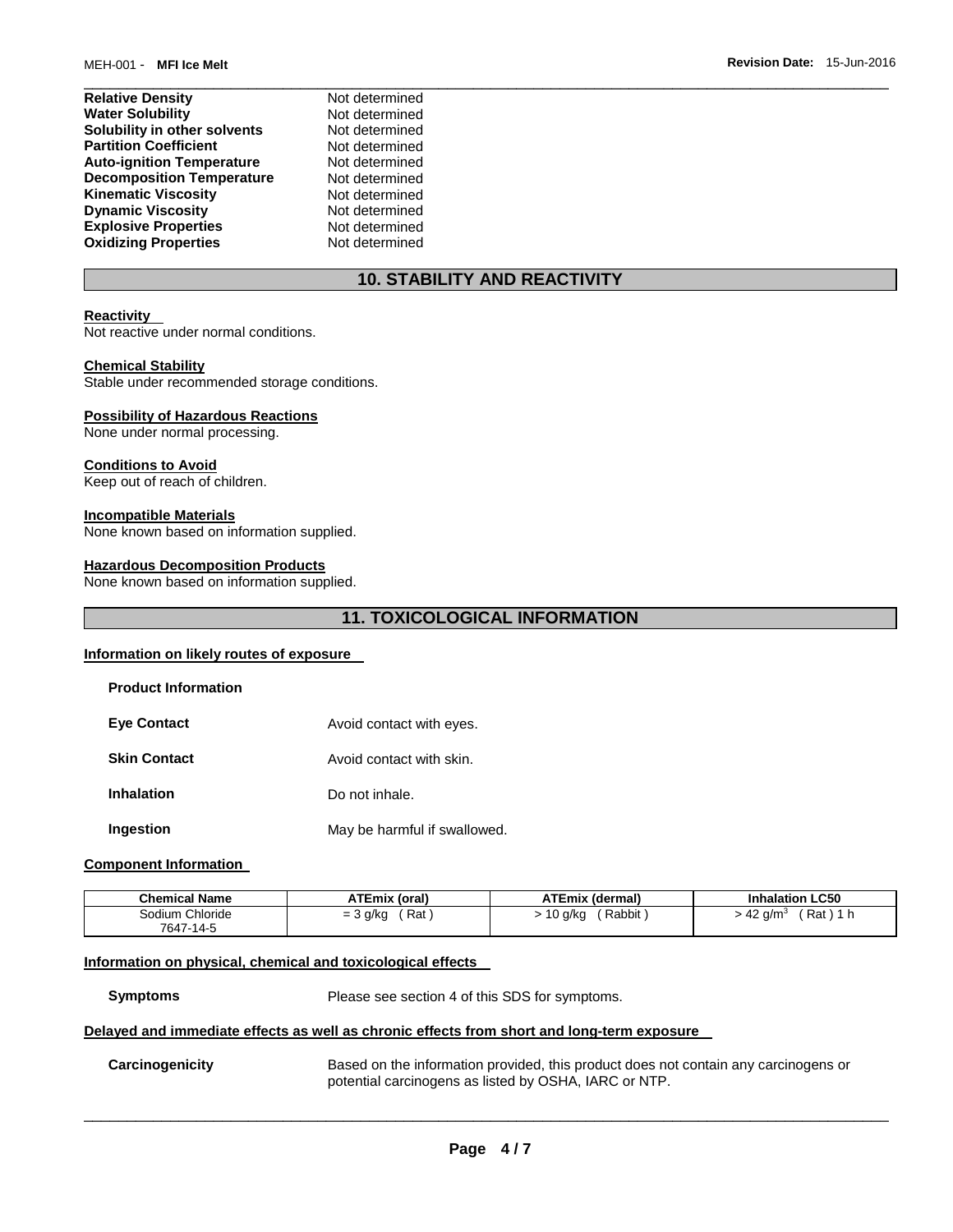#### **Numerical measures of toxicity**

# **The following values are calculated based on chapter 3.1 of the GHS document** .<br>ATEmix (oral)  $3,333.00$  mg/kg

**ATEmix (oral)** 3,333.00 mg/kg **ATEmix (dermal)** 11,122.00 mg/kg

### **12. ECOLOGICAL INFORMATION**

\_\_\_\_\_\_\_\_\_\_\_\_\_\_\_\_\_\_\_\_\_\_\_\_\_\_\_\_\_\_\_\_\_\_\_\_\_\_\_\_\_\_\_\_\_\_\_\_\_\_\_\_\_\_\_\_\_\_\_\_\_\_\_\_\_\_\_\_\_\_\_\_\_\_\_\_\_\_\_\_\_\_\_\_\_\_\_\_\_\_\_\_\_

### **Ecotoxicity**

The product is not classified as environmentally hazardous. However, this does not exclude the possibility that large or frequent spills can have a harmful or damaging effect on the environment.

### **Component Information**

| <b>Chemical Name</b> | Algae/aquatic plants | Fish                               | Crustacea                        |
|----------------------|----------------------|------------------------------------|----------------------------------|
| Sodium Chloride      |                      | 7050: 96 h Pimephales promelas     | 1000: 48 h Daphnia magna mg/L    |
| 7647-14-5            |                      | mg/L LC50 semi-static 6420 - 6700: | EC50 340.7 - 469.2: 48 h Daphnia |
|                      |                      | 96 h Pimephales promelas mg/L      | magna mg/L EC50 Static           |
|                      |                      | LC50 static 12946: 96 h Lepomis    |                                  |
|                      |                      | macrochirus mg/L LC50 static 5560  |                                  |
|                      |                      | - 6080: 96 h Lepomis macrochirus   |                                  |
|                      |                      | mg/L LC50 flow-through 6020 -      |                                  |
|                      |                      | 7070: 96 h Pimephales promelas     |                                  |
|                      |                      | mg/L LC50 static 4747 - 7824: 96 h |                                  |
|                      |                      | Oncorhynchus mykiss mg/L LC50      |                                  |
|                      |                      | flow-through                       |                                  |

### **Persistence/Degradability**

Not determined.

#### **Bioaccumulation**

Not determined.

#### **Mobility**

Not determined

### **Other Adverse Effects**

Not determined

### **13. DISPOSAL CONSIDERATIONS**

#### **Waste Treatment Methods**

| <b>Disposal of Wastes</b>        | Disposal should be in accordance with applicable regional, national and local laws and<br>regulations.                         |  |  |  |  |
|----------------------------------|--------------------------------------------------------------------------------------------------------------------------------|--|--|--|--|
| <b>Contaminated Packaging</b>    | Disposal should be in accordance with applicable regional, national and local laws and<br>regulations.                         |  |  |  |  |
| <b>14. TRANSPORT INFORMATION</b> |                                                                                                                                |  |  |  |  |
| <b>Note</b>                      | Please see current shipping paper for most up to date shipping information, including<br>exemptions and special circumstances. |  |  |  |  |
| <u>DOT</u>                       | Not regulated                                                                                                                  |  |  |  |  |
| IATA                             | Not regulated                                                                                                                  |  |  |  |  |
| <b>IMDG</b>                      | Not regulated                                                                                                                  |  |  |  |  |
|                                  |                                                                                                                                |  |  |  |  |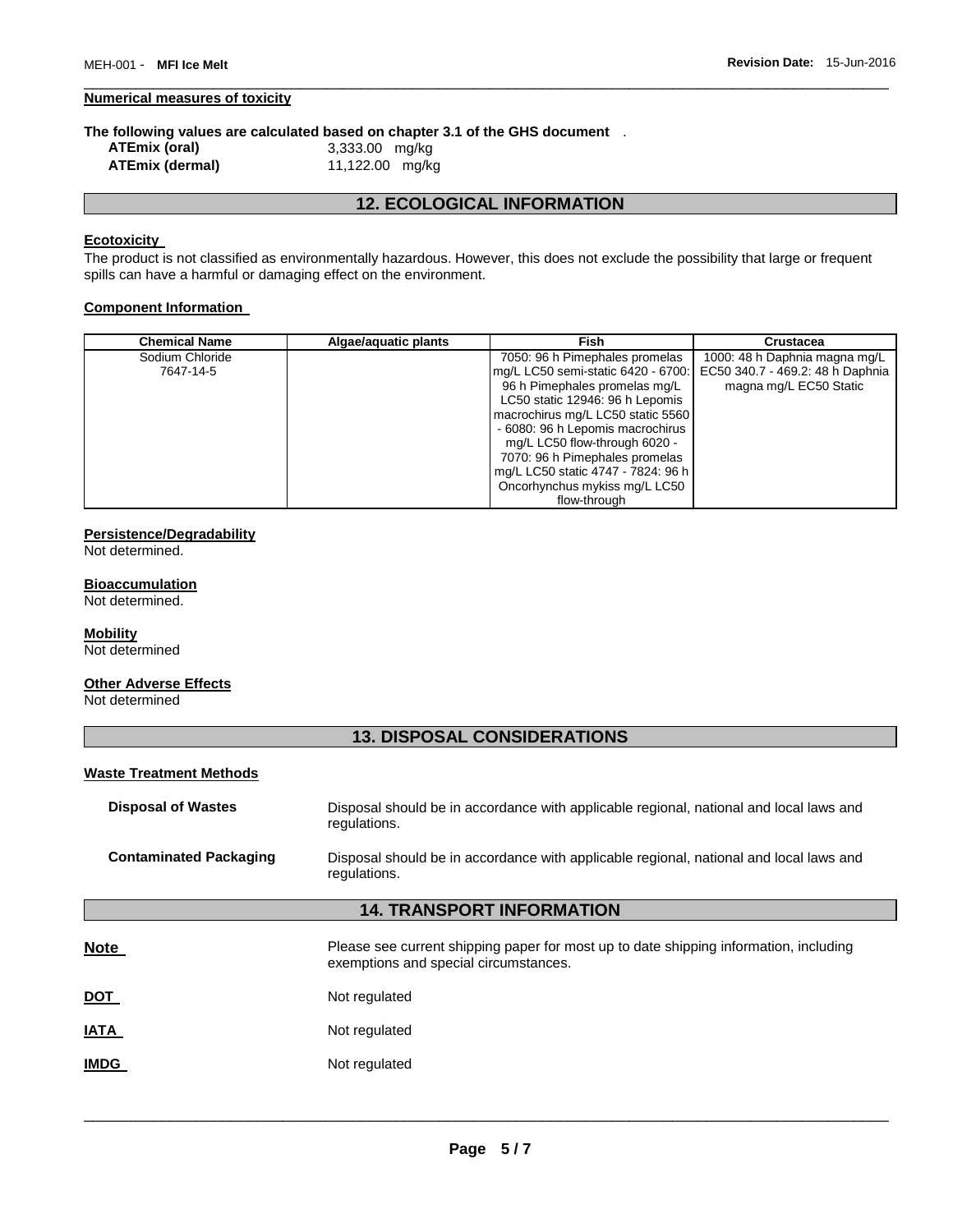### \_\_\_\_\_\_\_\_\_\_\_\_\_\_\_\_\_\_\_\_\_\_\_\_\_\_\_\_\_\_\_\_\_\_\_\_\_\_\_\_\_\_\_\_\_\_\_\_\_\_\_\_\_\_\_\_\_\_\_\_\_\_\_\_\_\_\_\_\_\_\_\_\_\_\_\_\_\_\_\_\_\_\_\_\_\_\_\_\_\_\_\_\_ **15. REGULATORY INFORMATION**

#### **International Inventories**

| <b>Chemical Name</b> | TSCA | <b>DSL/NDSLEINECS/EL</b> | _INCS | <b>ENCS</b> | <b>IECSC</b> | <b>KECL</b> | <b>PICCS</b> | <b>AICS</b> |
|----------------------|------|--------------------------|-------|-------------|--------------|-------------|--------------|-------------|
| Sodium Chloride      |      |                          |       | Present     |              | Present     |              |             |
| Limestone            |      |                          |       | Present     |              | Present     |              |             |

**Legend:** 

*TSCA - United States Toxic Substances Control Act Section 8(b) Inventory* 

*DSL/NDSL - Canadian Domestic Substances List/Non-Domestic Substances List* 

*EINECS/ELINCS - European Inventory of Existing Chemical Substances/European List of Notified Chemical Substances* 

*ENCS - Japan Existing and New Chemical Substances* 

*IECSC - China Inventory of Existing Chemical Substances* 

*KECL - Korean Existing and Evaluated Chemical Substances* 

*PICCS - Philippines Inventory of Chemicals and Chemical Substances* 

*AICS - Australian Inventory of Chemical Substances* 

### **US Federal Regulations**

#### **CERCLA**

This material, as supplied, does not contain any substances regulated as hazardous substances under the Comprehensive Environmental Response Compensation and Liability Act (CERCLA) (40 CFR 302) or the Superfund Amendments and Reauthorization Act (SARA) (40 CFR 355).

### **SARA 313**

Section 313 of Title III of the Superfund Amendments and Reauthorization Act of 1986 (SARA). This product does not contain any chemicals which are subject to the reporting requirements of the Act and Title 40 of the Code of Federal Regulations, Part 372

### **CWA (Clean Water Act)**

This product does not contain any substances regulated as pollutants pursuant to the Clean Water Act (40 CFR 122.21 and 40 CFR 122.42)

### **US State Regulations**

#### **California Proposition 65**

This product does not contain any Proposition 65 chemicals.

#### **U.S. State Right-to-Know Regulations**

| <b>Chemical Name</b> | <b>New Jersey</b> | ssachusetts<br>wa | `nsvlvania |
|----------------------|-------------------|-------------------|------------|
| imestone             |                   |                   |            |
| 17-65-3              |                   |                   |            |